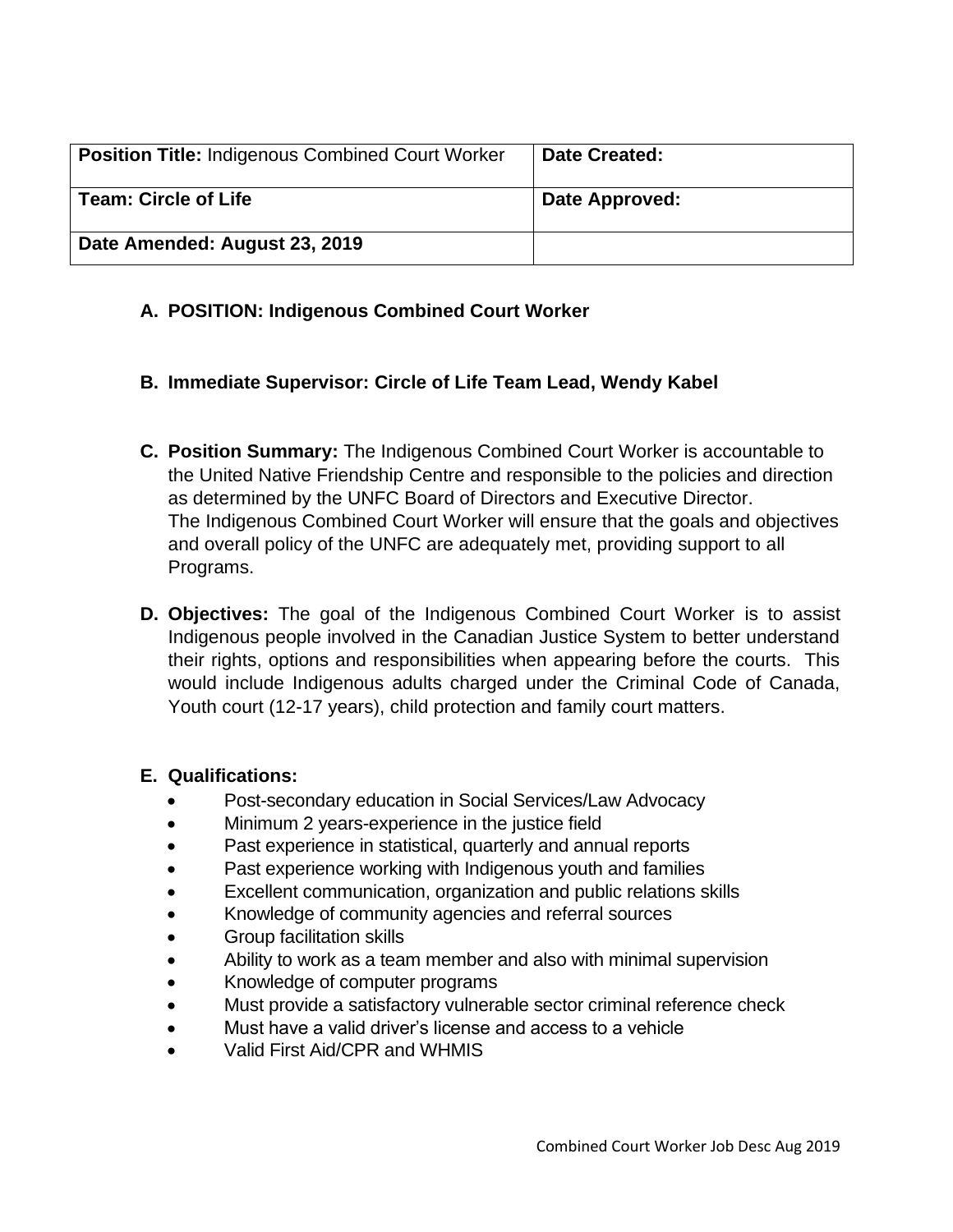## **F. Responsibilities:**

- Coordinate services to meet the needs of the community within the mandate of the Indigenous Court Worker Program
- Assist Indigenous persons who come into conflict with Federal, Provincial, Municipal and/or First Nations laws.
- Provide consistent and ongoing attendance in advance of and during Criminal Court, Bail Court, Youth Court Child Protection and Family Court, ensuring that clients receive unbiased treatment form the legal system. (Usually for first appearance, not generally to sit through trials).
- Act as liaison between the client and court administrators in assisting the Indigenous person(s) who come into contact with the law, and to ensure information is brought forward relevant to the various stages of the legal process.
- Able to explain to clients their right to obtain a lawyer (private, legal aid or duty counsel) or to inform them of their right to speak for themselves in court, understanding they have a right to prepare a full defense/case.
- Ensure that clients understand the charge(s)/matters before the court and that they understand their rights and responsibilities in relation to their matters. This includes criminal matters for adult and youth as well as child protection/family matters.
- Advocate for the client/court in locating Indigenous cultural and/or language interpreters if this assistance is required.
- Knowledgeable of other community agencies and referral sources to collaborate with in an effort to assist the client(s) with necessary direction and support services.
- Able to explain to the client(s), the nature and meaning of any and all sanctions/conditions/requirements taken against or applied to the client and/or their family by the courts and other processes that arise as a result of contact with the justice system.
- To contact the appropriate Indigenous Inmate Liaison Worker or community agency, should the accused receive a jail/custodial sentence for support in remand detention, custody or release.
- Visit local/district jails or detention centres or any other institutions to provide moral support and pertinent information to the accused as necessary if no services are being provided by an Indigenous Inmate Liaison Worker.
- Provide equal services and treatment to separating parties when both sides voluntarily agree.
- Assist victims of offences to understand their rights and responsibilities and to refer them to appropriate supportive services if not in conflict with the accused person. When conflict arises, the Court Worker shall refer the client to another community resource or Friendship Centre program.
- Work with internal UNFC programs to promote a coordinated client directed and service approach to ensure client needs are being addressed.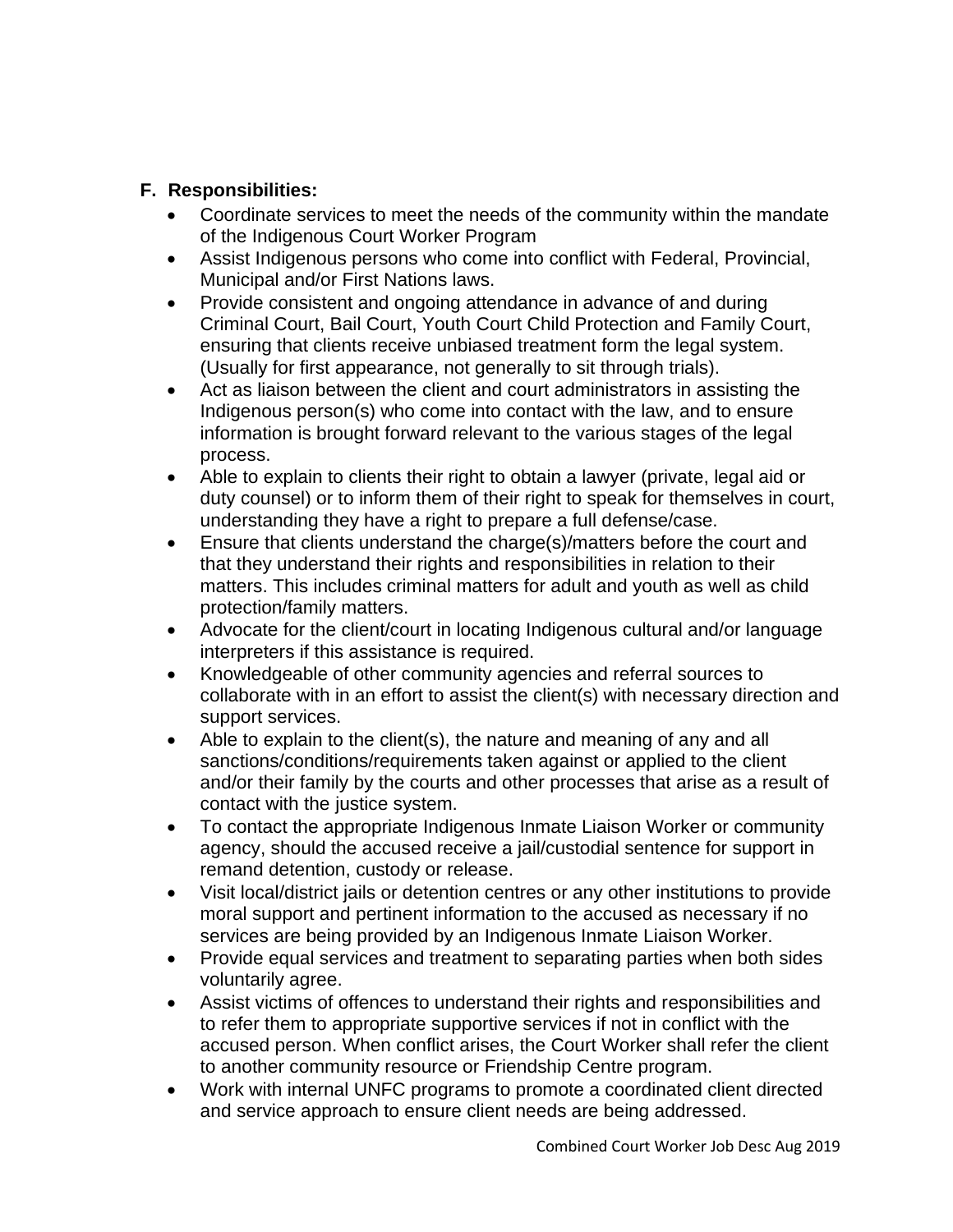• Sensitive to the culturally based activities, teachings and practices of UNFC (ie. Smudge, Drumming, Ceremonies etc.)

# **COURT & JUSTICE SYSTEM:**

- 1. Work with all Justice Personnel to ensure that Indigenous people who come into contact with the law receive equitable and reasonable treatment during the court process.
- 2. Assist upon request with the preparation of Pre-Disposition/Pre-Sentence reports, Gladue reports, Plan of Care, Review of Custody, Affidavits, Case Conference, Mediation and Motions. This input will encourage a full unbiased presentation of any pertinent facts relating to the Indigenous person charged with an offence or before the court.
- 3. Able to explain to the client the importance of complying with the conditions, requirements, sanction and/or their disposition. The Indigenous Combined Court Worker will clarify the meaning of forms or measures affecting them. Emphasis will be placed on the importance of making and retaining required contact with personnel responsible for enforcing reporting requirements (police, bail programs, probation and parole, etc.) Indigenous Combined Court Workers will not supervise any form of release or conditions issued by the police, courts or probation in criminal or family court matters.
- 4. Provide oral submissions when requested by the client or Justice personnel with approval from the client and with guidance from legal counsel acting for the accused.
- 5. To ensure that the courts are aware and advocate the principles of the provision and its appropriateness when dealing with an Indigenous accused person within the Canadian Criminal Code and to reference the principles of *Regina vs. Gladue.*
- 6. To ensure there is a working relationship with the Indigenous Community Justice Coordinator (if one is located in or near the community) to ensure that all clients meeting the criteria are diverted at the earliest stage of the process.

# **RESOURCES OUTSIDE THE COURTS:**

- 1. Attend meetings, workshops, seminars and conferences that relate to the Combined Court Worker's duties, and which are encouraged by their immediate supervisor and to further the objectives of the Court Program.
- 2. Act as a resource person at training sessions, committee meetings, etc, to ensure that information on the culture, needs, concerns and aspirations of Indigenous people are expressed.